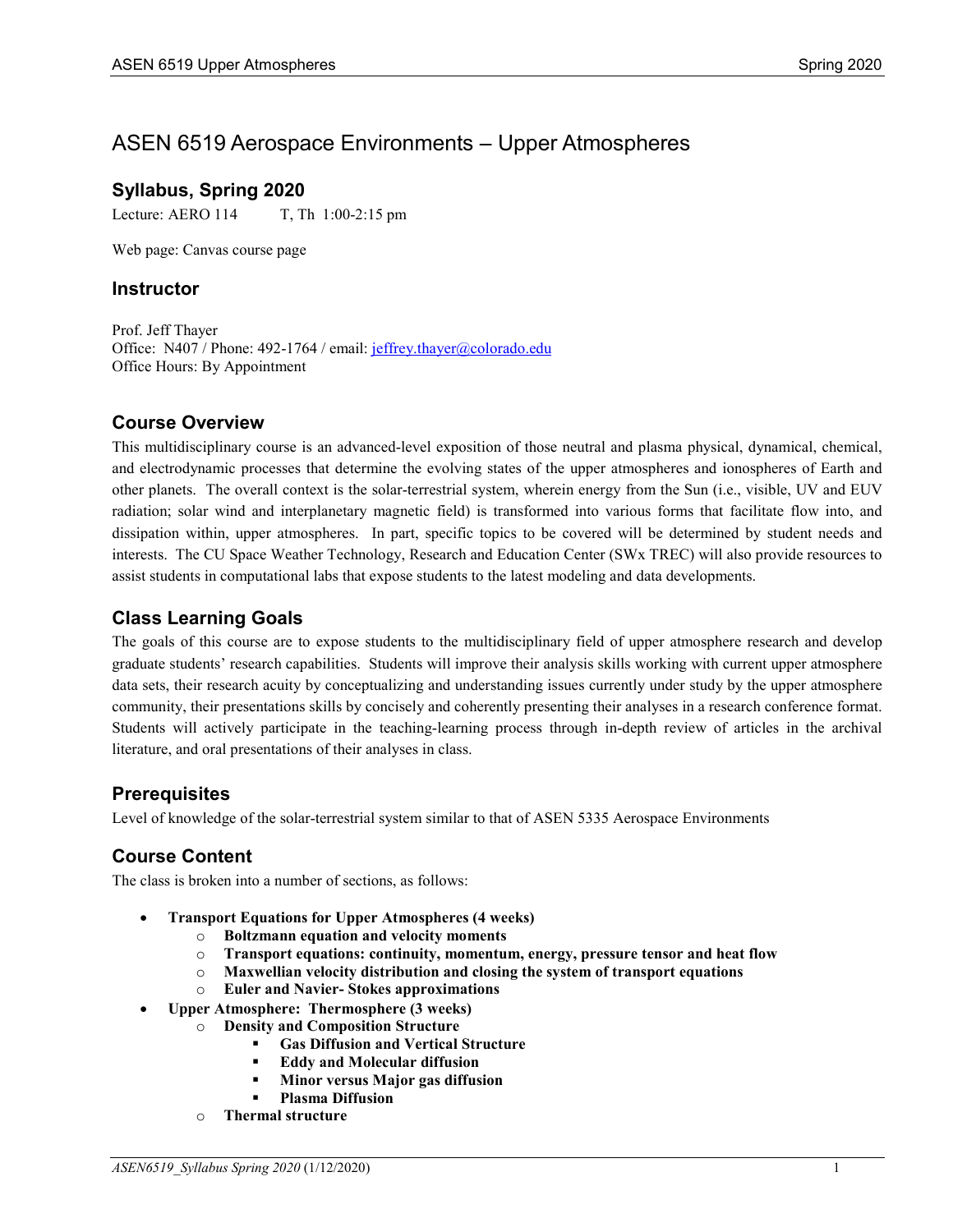- **Energy sources and sinks**
- **Exospheric temperature**
- **Temperature profile**
- o **Collisions**
	- **Binary elastic collisions**
	- **Maxwell molecule collisions**
	- **Momentum transfer collision frequencies**
- o **Dynamics**
	- **Internal and External Forces**
	- **Wind systems**
- **Upper Atmosphere: Ionosphere (3 weeks)**
	- o **Formation**
		- **Ionization**
		- **Chemistry**
		- **Layering**
	- o **Thermal structure**
		- **Ion energy sources and sinks**
		- **Ion temperature profile**
		- **Electron energy sources and sinks**
		- **Electron temperature profile**
- **Upper Atmosphere: Electrodynamics (4 weeks)**
	- o **Earth's magnetic field**
	- o **Currents and Electric fields**
	- **Conductivities**
	- o **Magnetosphere-Ionosphere Coupling**
	- o **High Latitude Electrodynamics**
	- **Low Latitude Electrodynamics**
- **Student Final Report Presentations (1 week)**

### **Texts**

There are many books on upper atmospheres that you can access through the Engineering Library to provide a different point of view on the material we will cover in class. We will also be accessing journal articles from Journal of Geophysical Research, Geophysical Research Letters, Journal of Atmospheric and Solar-Terrestrial Physics and others. The primary book is:

• Ionospheres: Physics, Plasma Physics, and Chemistry, second edition, Robert Schunk and Andrew Nagy, Cambridge University Press, 2009.

Supplementary material will come from other references:

- The Earth's Ionosphere, Plasma Physics and Electrodynamics, Michael Kelley, Academic Press.
- Introduction to Ionospheric Physics, Henry Rishbeth and Owen Garriott, Academic Press.
- Aeronomy, Part A and B, Peter Banks and G. Kockarts, Academic Press.
- Aeronomy of the Middle Atmosphere, Guy Brasseur and Susan Solomon, D. Reidel Publishing Company.
- Physics of the Upper Polar Atmosphere, Asgeir Brekke, John Wiley and Sons.
- Partially Ionized Gases, M. Mitchner and C. H. Kruger, JR., Wiley series in plasma physics, 1973.
- Understanding Space Weather and the Physics Behind It, Delores Knipp, McGraw Hill.
- Atmospheres and Ionospheres of the Outer Planets and their Satellites, Sushil Atreya, Springer-Verlag.
- Physics of Solar System Plasmas, Thomas Cravens ,Cambridge University Press.
- Physics of the Earth's Space Environment, Gerd Prolss, Springer publishing.
- The High-Latitude Ionosphere and its Effects on radio Propagation, R. Hunsucker and J.K. Hargreaves, Cambridge University Press.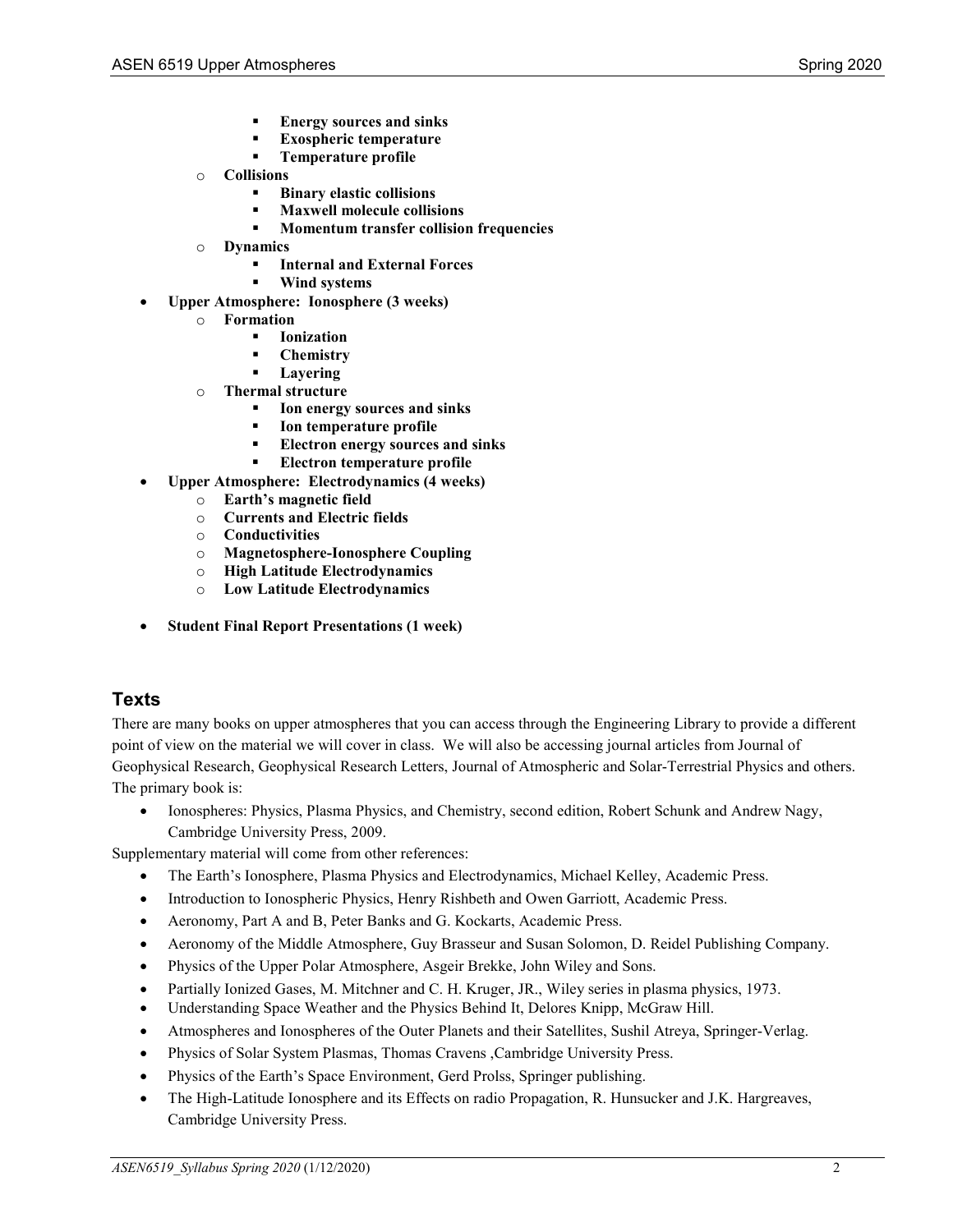- The Upper Atmosphere and Solar-Terrestrial Relations, J.K. Hargreaves, Van Nostrand Reinhold Company.
- Physics of the Space Environment, Tamas Gombosi, Cambridge University Press.

Web resource material can be found at:

- NRL MSIS ,<https://www.nrl.navy.mil/ssd/branches/7630/modeling-upper-atmosphere>
- NASA IRI,<http://iri.gsfc.nasa.gov/>
- NCAR TIEGCM[, http://www.hao.ucar.edu/modeling/tgcm/](http://www.hao.ucar.edu/modeling/tgcm/)
- NASA CCMC[, http://ccmc.gsfc.nasa.gov/](http://ccmc.gsfc.nasa.gov/)
- SPENVIS[, http://www.spenvis.oma.be/announcement.php](http://www.spenvis.oma.be/announcement.php)
- OMNIWEB,<http://omniweb.gsfc.nasa.gov/>

### **Class Format**

The course will involve weekly lectures on topical material outlined above in the course content. These lectures will be provided by the instructors and invited speakers. Homework and a mid-term take home exam will be issued. A student project will be required. The class will conclude with final oral and written reports of each student's project. Student presentations will involve research, analysis, and demonstrated understanding of theory. Students will be evaluated by their peers and instructors. Students will participate in both the oral presentations and written reports by providing peer reviews of the work presented.

# **Course Grading**

20% Homework 30% Take Home Exam 50% Final Project 100% Total

### **Accommodation for Disabilities**

If you qualify for accommodations because of a disability, please submit your accommodation letter from Disability Services to your faculty member in a timely manner so that your needs can be addressed. Disability Services determines accommodations based on documented disabilities in the academic environment. Information on requesting accommodations is located on th[e Disability Services website.](http://www.colorado.edu/disabilityservices/students) Contact Disability Services at 303-492-8671 or [dsinfo@colorado.edu](mailto:dsinfo@colorado.edu) for further assistance. If you have a temporary medical condition or injury, se[e Temporary Medical](http://www.colorado.edu/disabilityservices/students/temporary-medical-conditions)  [Conditions](http://www.colorado.edu/disabilityservices/students/temporary-medical-conditions) under the Students tab on the Disability Services website.

### **Classroom Behavior**

Students and faculty each have responsibility for maintaining an appropriate learning environment. Those who fail to adhere to such behavioral standards may be subject to discipline. Professional courtesy and sensitivity are especially important with respect to individuals and topics dealing with race, color, national origin, sex, pregnancy, age, disability, creed, religion, sexual orientation, gender identity, gender expression, veteran status, political affiliation or political philosophy. For more information, see the policies on [classroom](http://www.colorado.edu/policies/student-classroom-and-course-related-behavior) behavior and the [Student Code of Conduct.](http://www.colorado.edu/osccr/)

# **Preferred Student Names and Pronouns**

CU Boulder recognizes that students' legal information doesn't always align with how they identify. Students may update their preferred names and pronouns via the student portal; those preferred names and pronouns are listed on instructors' class rosters. In the absence of such updates, the name that appears on the class roster is the student's legal name.

### **Honor Code**

All students enrolled in a University of Colorado Boulder course are responsible for knowing and adhering to the Honor Code. Violations of the policy may include: plagiarism, cheating, fabrication, lying, bribery, threat, unauthorized access to academic materials, clicker fraud, submitting the same or similar work in more than one course without permission from all course instructors involved, and aiding academic dishonesty. All incidents of academic misconduct will be reported to the